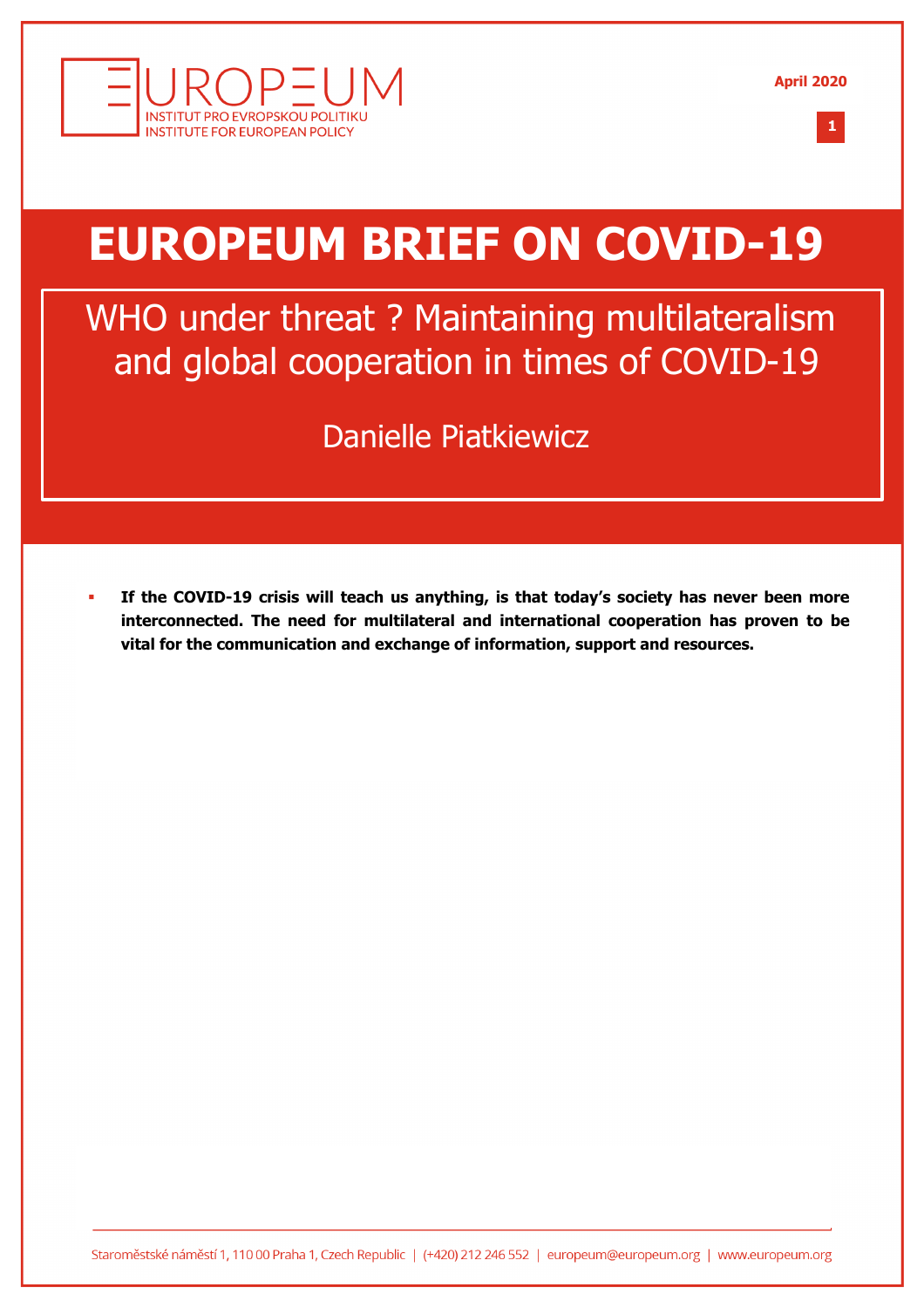**April 2020**



From global markets to the exchange of technology, innovation, security and now health services - multilateral collaboration has set the rules and standards we live by today and remains the bedrock of our existential foundation. Traditionally led by the United States and Europe after World War II, multilateralism has been supported by systems of collective cooperation aimed at setting the international principles that govern today's rules-based order. $<sup>1</sup>$ </sup>

As the world faces a global pandemic, one multilateral system established to tackle emerging global health challenges finds itself under threat. On April 15, United States' President Trump announced that his administration will "halt funding while a review is conducted to assess the World Health Organization's (WHO) role in severely mismanaging and covering up the spread of the coronavirus."<sup>2</sup> Accusing the WHO of failing to adequately assess the outbreak when it first emerged in the city of Wuhan.  $3$  Trump's motivation has been tied to WHO's handling of China's outbreak but it clearly highlights his own failures during the crisis. $4$ 

Early on in his term, President Trump has questioned the US's role in many multilateral organizations. The "America first" approach has been dominated by a quid-pro-quo mentality focused on making the best 'deal' for the United States, often at the expense of others – and often inadvertently at the expense of US geopolitical interests as well. This pattern has led to a flood of bilateral agreements and challenging multilateral partnerships from the Paris climate agreement to multiple trade deals including TTIP, TPP, NAFTA, and IMF – the list goes on.5 The WHO is just the latest example of a multilateral institution being under threat by the current US administration and highlights the lack of US leadership and withdrawal from the global stage.

#### **Who cares?**

The US currently stands as the top contributor to the WHO along with private foundations and countries including the UK, Germany, Japan and China who currently fall far behind the US's contribution. While many hope that some European countries may be able to step in to fill the gap, this amount of defunding will have severe near and long-term impact on how the WHO operates and provides support for countries particularly vulnerable to COVID-19.

<sup>1</sup> https://www.aicgs.org/2018/11/the-fate-ofmultilateralism-can-civil-society-come-to-the-rescue/

- <sup>2</sup> https://www.bbc.com/news/world-us-canada-52289056
- <sup>3</sup> https://www.bbc.com/news/world-us-canada-52289056
	- <sup>4</sup> https://www.theguardian.com/us-
- news/2020/apr/15/trump-turns-against-who-to-mask-his-ownstark-failings-on-covid-19-crisis

<sup>5</sup> https://www.aicgs.org/2018/11/the-fate-ofmultilateralism-can-civil-society-come-to-the-rescue/ **2 %**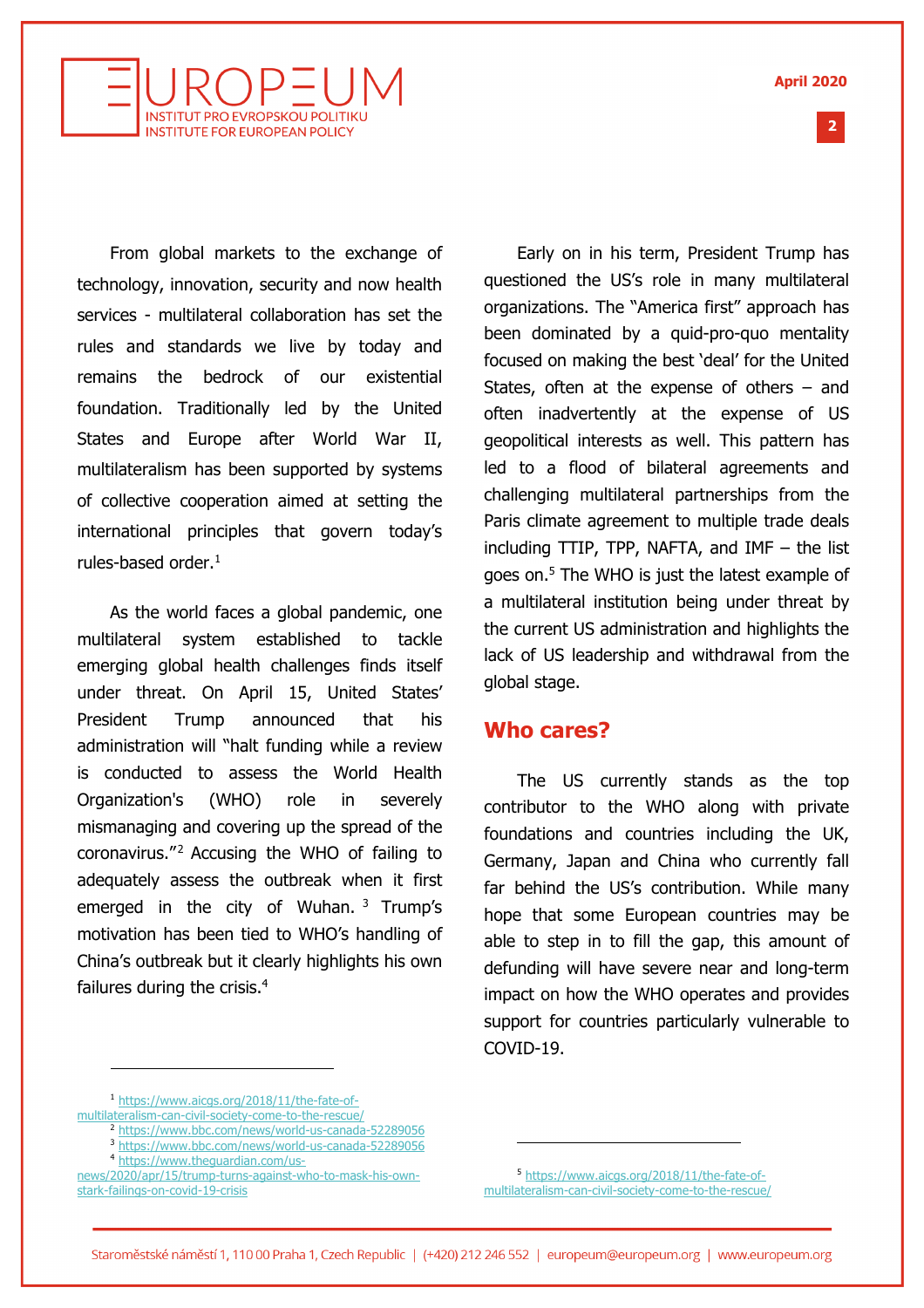**April 2020**



## **The Biggest Financial Contributors To The WHO**

Assessed contributions to the World Health Organization for 2020 (as of March 31, 2020)\*



supplementary assessed contributions.

Source: World Health Organization

**INSTITUT PRO EVROPSKOU POLITIKL INSTITUTE FOR EUROPEAN POLICY** 

## Forbes statista

ttps://www.statista.com/chart/21372/assessed-contributions-to-the-world-health-organization/

Shortly after the statement, many denounced Trump's move and pledged support towards the organization. EU foreign policy chief responded that "the 27-nation bloc 'deeply' regrets the suspension of funds and added that the U.N. health agency is now 'needed more than ever' to combat the pandemic."6 WHO

director-general responded that "when we are divided, the coronavirus exploits the cracks

between us," and that the WHO will review the impact of the funding gap and will continue its work "without fear or favour."7 Overall, global leaders warned that this move could "jeopardise global efforts to stop the coronavirus pandemic."8

#### **Global order after COVID**

<sup>7</sup> https://www.aljazeera.com/news/2020/04/world-reactstrump-withdrawing-funding-200415061612025.html <sup>8</sup> https://www.euronews.com/2020/04/15/now-is-not-thetime-global-alarm-as-trump-halts-us-funds-to-who-amid-

coronavirus-pandemic

<sup>6</sup> https://www.aljazeera.com/news/2020/04/world-reactstrump-withdrawing-funding-200415061612025.html

Staroměstské náměstí 1, 110 00 Praha 1, Czech Republic | (+420) 212 246 552 | europeum@europeum.org | www.europeum.org